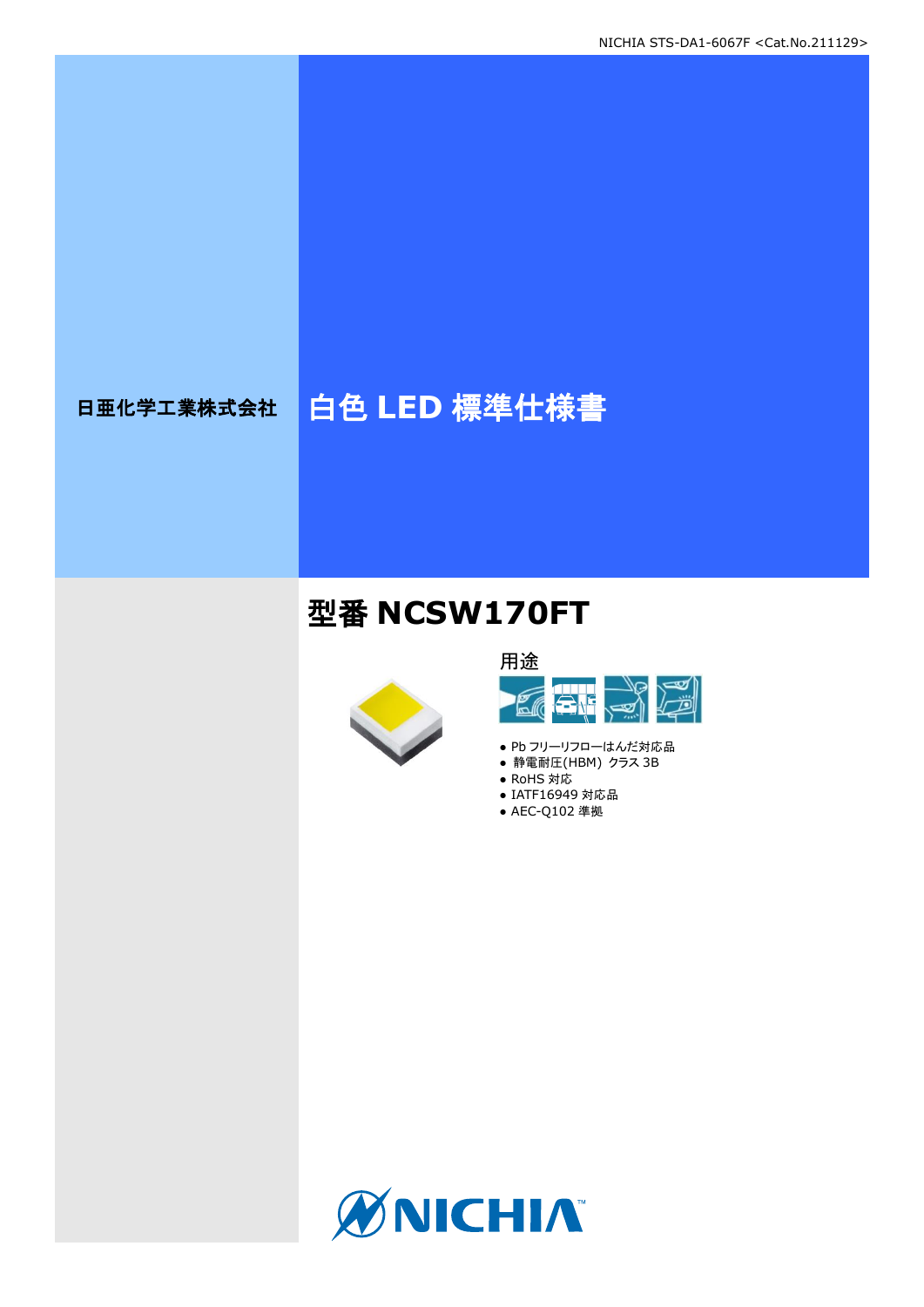### 規格

### (1) 絶対最大定格

| 項目        | 記号                         | 最大定格           | 単位 |
|-----------|----------------------------|----------------|----|
| 順電流       | IF                         | 1500           | mA |
| パルス順電流    | $I_{FP}$                   | 3000           | mA |
| 静電耐圧(HBM) | <b>VESD</b>                | 8              | kV |
| 逆方向許容電流   | $I_{R}$                    | 85             | mA |
| 許容損失      | P <sub>D</sub>             | 5.58           | W  |
| 動作温度      | $T_{\text{opt}}$           | $-40 \sim 125$ | °C |
| 保存温度      | ${\mathsf T}_{\text{sta}}$ | $-40 \sim 125$ | °C |
| ジャンクション温度 | Т١                         | 150            | °C |

\* TJ=25°C での値です。

\* 静電耐圧(HBM)は ANSI/ESDA/JEDEC JS-001 のクラス 3B です。

\* 動作温度ははんだ接合部温度(TS)での値です。

#### (2) 特性

| 項目   | 条件<br>標準<br>記号 |                    |                | 最大     | 単位  |      |
|------|----------------|--------------------|----------------|--------|-----|------|
| 順電圧  |                | VF                 | $I_F = 1000mA$ | 3.25   |     |      |
| 光束   |                | $\Phi_{v}$         | $I_F = 1000mA$ | 410    | -   | lm   |
|      | X              |                    | $I_F = 1000mA$ | 0.3292 |     |      |
| 色度座標 |                | ۰                  | $I_F = 1000mA$ | 0.3439 | -   | -    |
|      |                | $R0JS$ real        |                | 3.8    | 4.4 |      |
| 熱抵抗  |                | $R_{\theta}$ JS_el |                | 2.3    | 2.7 | °C/W |

\* TJ=25°C での値です。順電圧、光束、色度座標は、パルス幅 0.05msec、デューティー比 1%の連続矩形波により測定しています。

\* 光束は、CIE 127:2007 に準拠した国家標準校正値と整合をとっています。

\* 色度座標は、CIE 1931 色度図に基づくものとします。

\* 熱抵抗 RθJS\_realは電力変換効率(ηe=39%)を考慮した値です。JESD51 をご参照ください。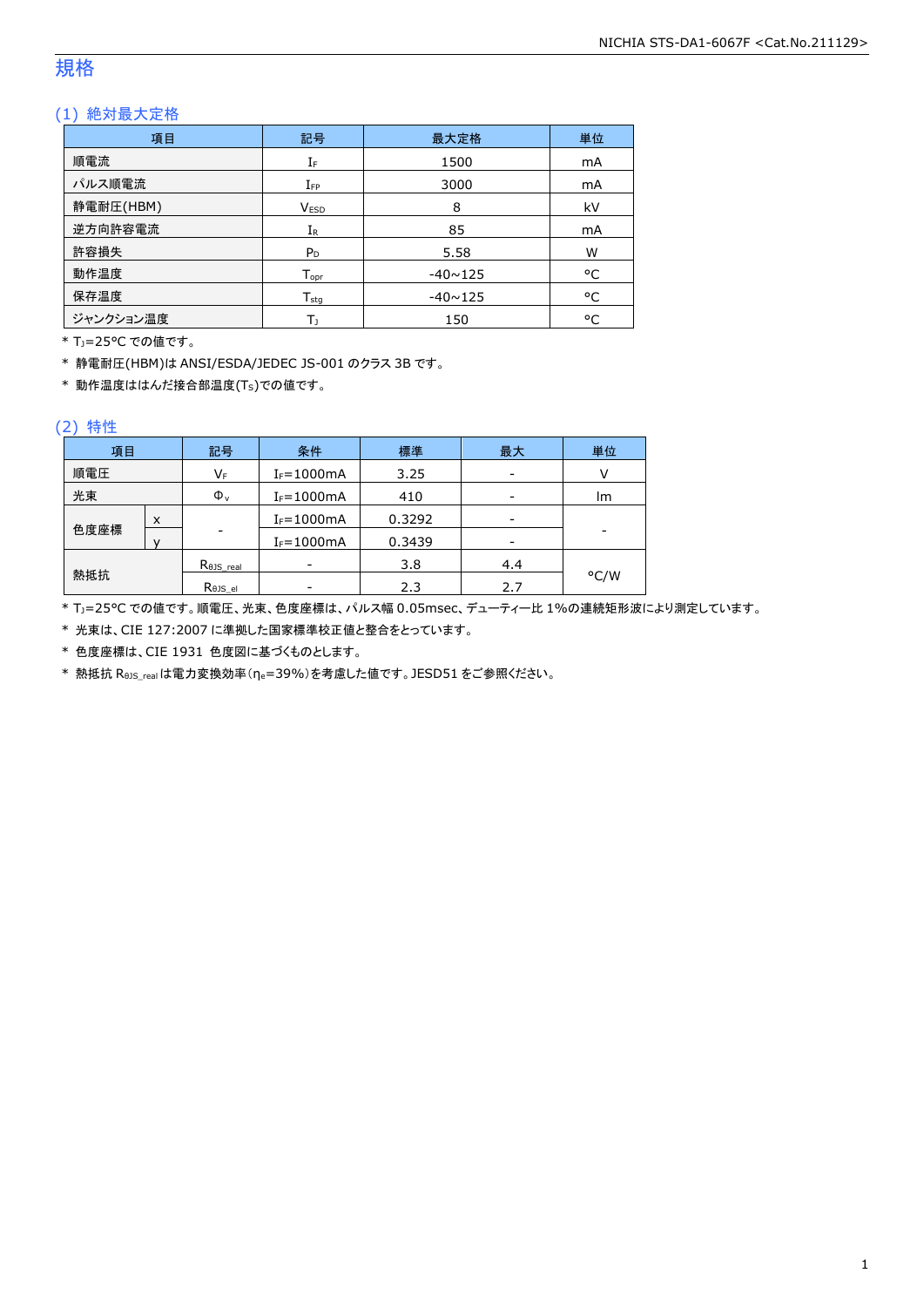## ランク分け

| 項目                |        | ランク  | 最小  | 最大  | 単位 |
|-------------------|--------|------|-----|-----|----|
| 順電圧               |        | -    | 2.9 | 3.5 | V  |
|                   | R450   | 450  | 475 |     |    |
|                   |        | R425 | 425 | 450 |    |
| asw60, sw57<br>光束 | R400   | 400  | 425 |     |    |
|                   | D380   | 380  | 400 | lm  |    |
|                   |        | R400 | 400 | 425 |    |
|                   | sw65ba | R375 | 375 | 400 |    |
|                   |        | B365 | 365 | 375 |    |

#### 色度範囲

|   | ランク asw60 |        |        |        |  |  |
|---|-----------|--------|--------|--------|--|--|
| x | 0.3163    | 0.3138 | 0.3296 | 0.3300 |  |  |
|   | 0.3181    | 0.3381 | 0.3526 | 0.3308 |  |  |

|   | ランク asw60 |        |        |        |  |        | ランク sw57 |        |        |
|---|-----------|--------|--------|--------|--|--------|----------|--------|--------|
| x | 0.3163    | 0.3138 | 0.3296 | 0.3300 |  | 0.3221 | 0.3207   | 0.3376 | 0.3366 |
|   | 0.3181    | 0.3381 | 0.3526 | 0.3308 |  | 0.3261 | 0.3462   | 0.3616 | 0.3369 |

|   | ランク sw65ba |        |        |        |  |  |
|---|------------|--------|--------|--------|--|--|
| x | 0.3100     | 0.3065 | 0.3218 | 0.3232 |  |  |
|   | 0.2928     | 0.3145 | 0.3304 | 0.3095 |  |  |

\* TJ=25°C での値です。パルス幅 0.05msec、デューティー比 1%の連続矩形波により測定しています。

\* 順電圧は±0.05V の公差があります。

\* 光束は±5%の公差があります。

\* 色度は±0.003 の公差があります。

\* 1 注文単位に対して上記のランクを納入します。又、その納入比率は問わないものとします。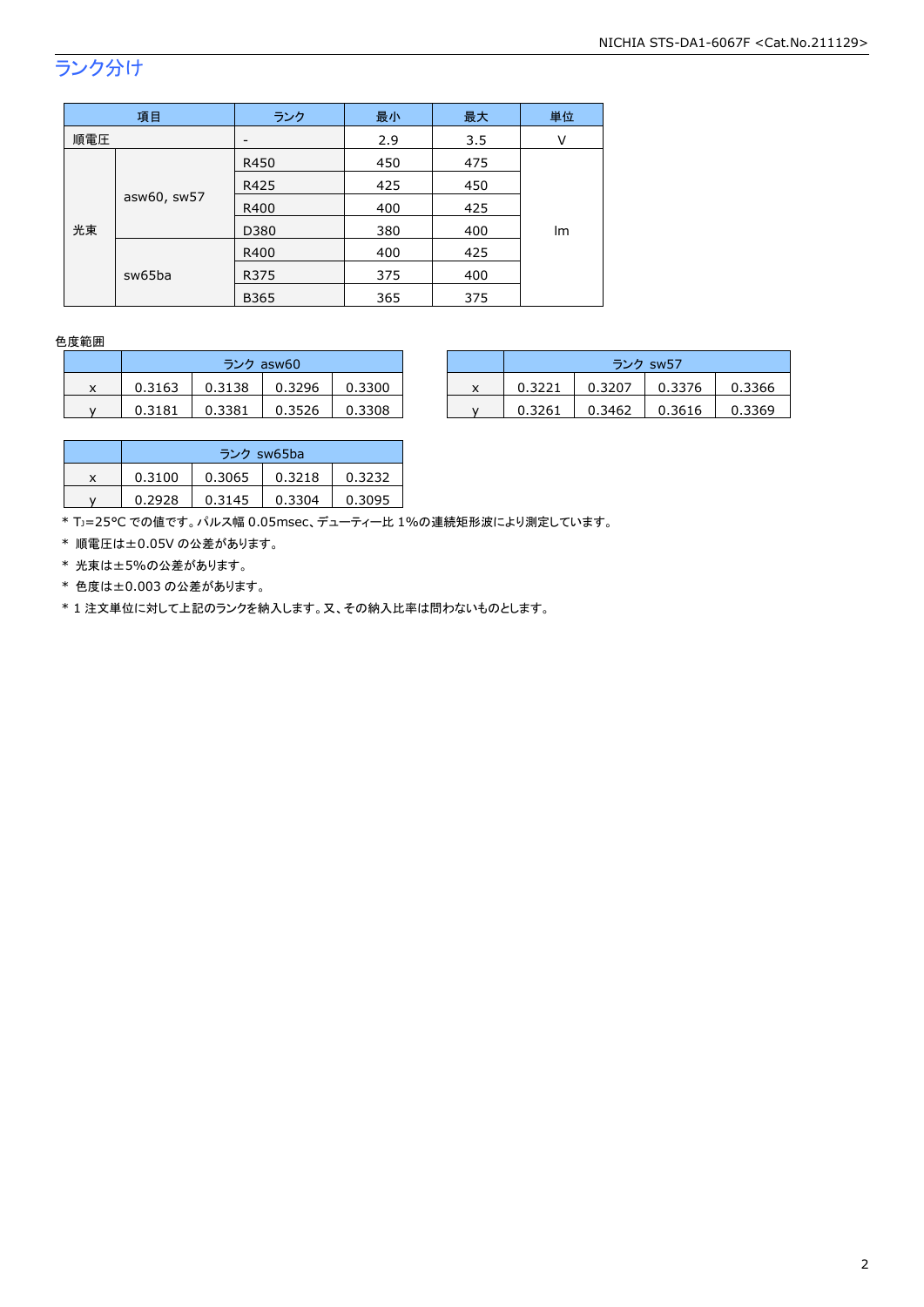色度図

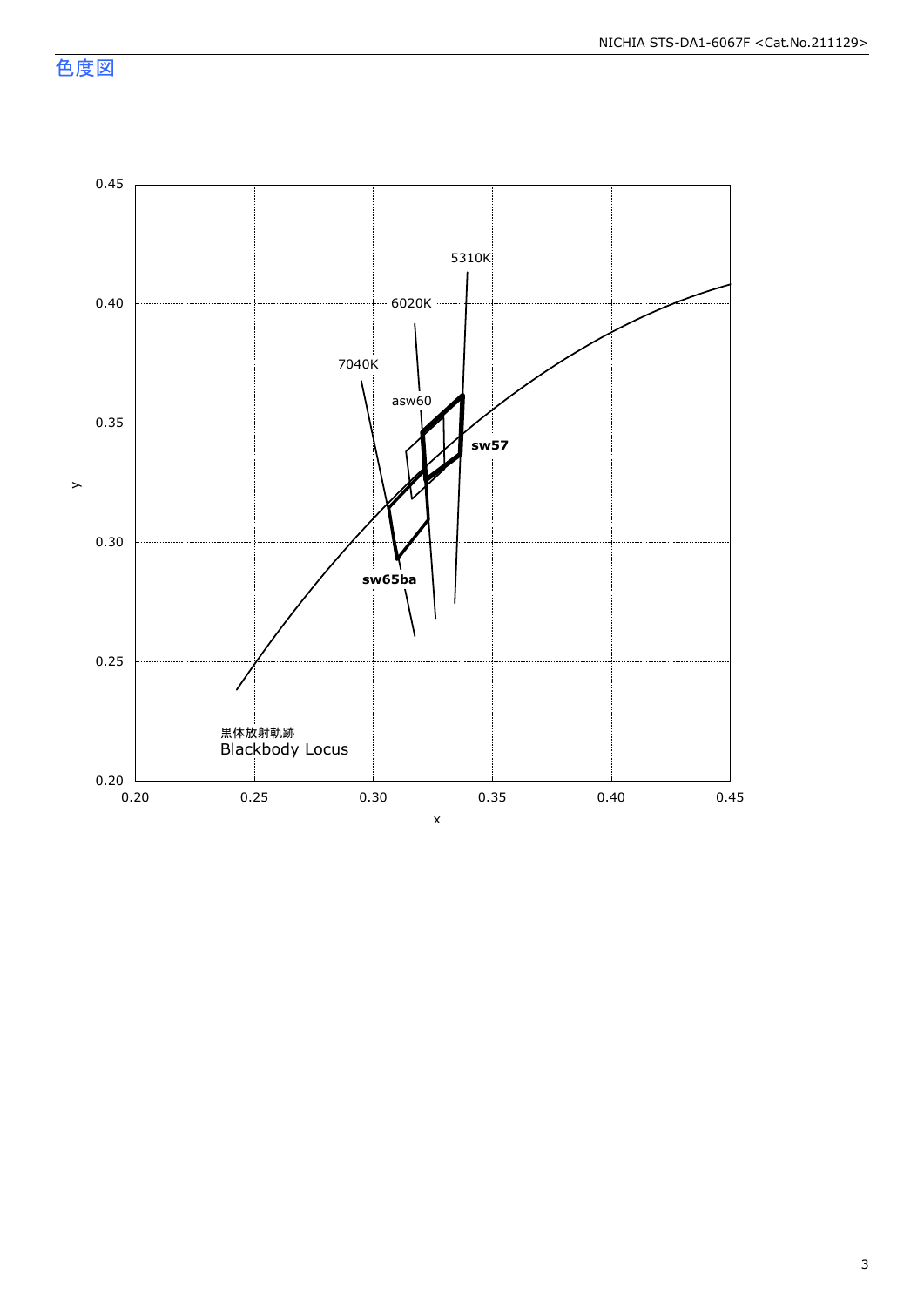### 外形寸法

This product complies with RoHS Directive. \* 本製品はRoHS指令に適合しております。

Part No. NCSW170F

No. STS-DA7-16748A<br>(単位 Unit: mm, 公差 Tolerance: ±0.05)



保護素子 Protection Device

| 項目 Item                                           | 内容 Description                 |
|---------------------------------------------------|--------------------------------|
| パッケージ材質<br>Package Materials                      | セラミックス<br>Ceramics             |
| 常光体板材質<br>Phosphor sheet<br>Materials             | 蛍光体セラミックス<br>Phosphor Ceramics |
| 封止樹脂材質<br><b>Encapsulating Resin</b><br>Materials | シリコーン樹脂<br>Silicone Resin      |
| 雷極材質<br>Electrodes Materials                      | 金メッキ<br>Au-plated              |
| 質量<br>Weight                                      | 0.0062q(TYP)                   |
|                                                   |                                |

\* バリは寸法に含まないものとします。

Dimensions do not include mold flash. \* 製品高さは、裏面電極から発光エリアまでの寸法です。

The height of LED package is from the bottom of back electrode to the surface of emitting area.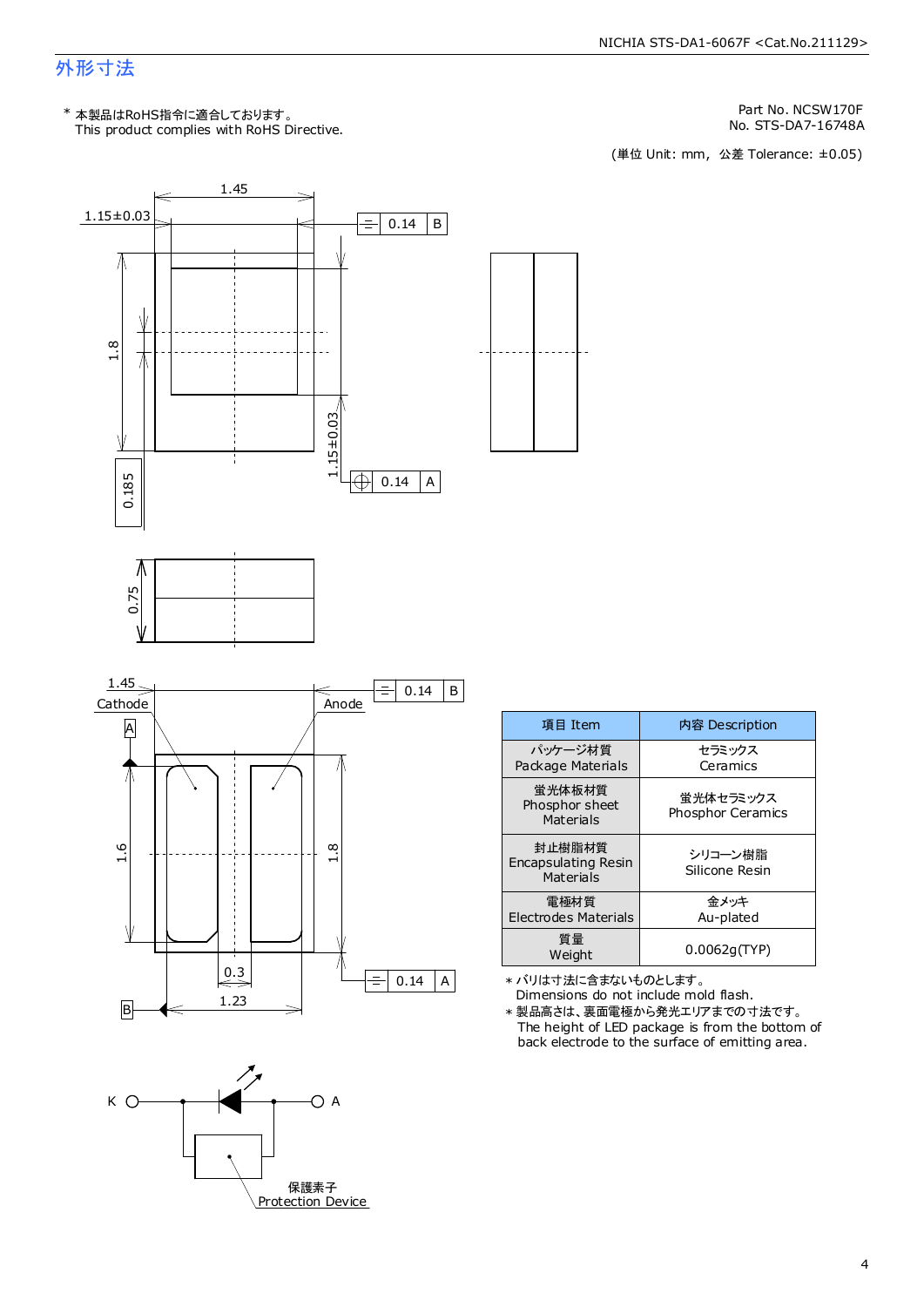#### NICHIA STS-DA1-6067F <Cat.No.211129>

### はんだ付け

● リフロー条件(Pb フリーはんだ使用時)







(単位 Unit: mm)

- \* 本製品は、リフロー対応品です。ディップはんだ、手はんだについては保証できません。
- \* リフローはんだは 2 回までとして下さい。
- \* ご使用のはんだ推奨条件を基にリフロープロファイルを設定して下さい。
- \* ピーク温度からの冷却温度勾配が緩やかになるように配慮して、急冷却を避けて下さい。
- \* 大気リフローの場合、リフロー時の熱や雰囲気の影響により、光学的劣化を起こすことがあります。リフローに際しては、窒素リフローを推奨します。
- \* 本製品は、発光面にセラミックスを用いているため、過度な力が加わると傷、欠け、割れ、製品の変形、断線や信頼性に影響を及ぼす恐れがあります。 推奨実装条件:

専用ノズルを推奨します。(下図ノズル図面参照)

ノズル接触部:

蛍光体板の中心。(以下の右から 2 番目の図参照)



 上図のように蛍光体板端を吸着すると欠け、割れ発生の原因となります。 実装圧力 3.5N/m㎡以下 ※但し、最大荷重 5N 以下 吸引圧力 8N/c ㎡以下(0.8kgf/c ㎡以下)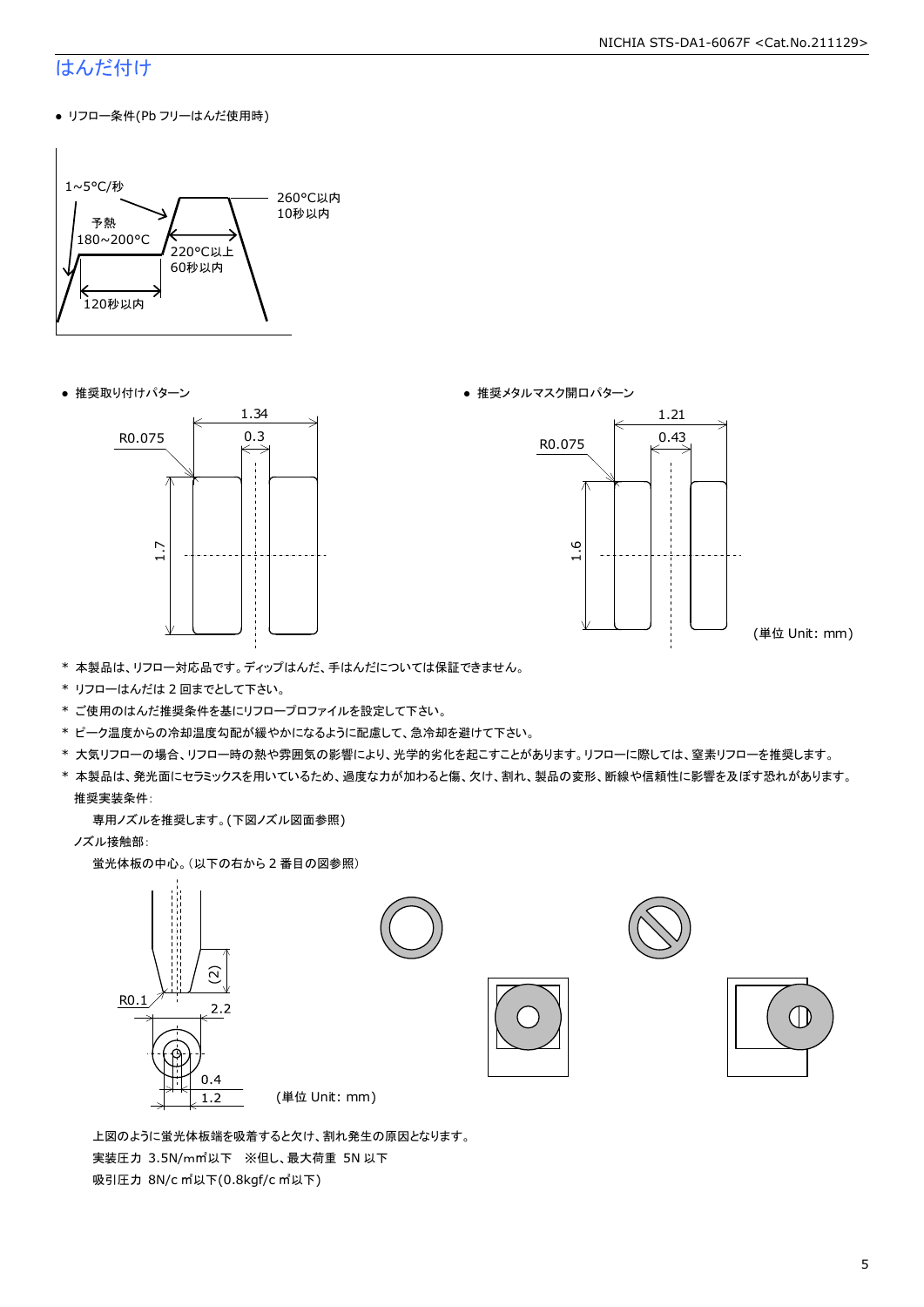- \* 基本的にはんだの取り付け後の修正は行わないで下さい。やむをえず修正する場合は、ホットプレートを使用して下さい。また、事前に修正による特性の 劣化のなきことを確認の上行って下さい。
- \* はんだ付け時、加熱された状態で LED にストレスを加えないで下さい。
- \* 実装機を使用する場合は、本製品にあった吸着ノズルを選定下さい。
- \* あくまで推奨ランドは LED を問題無く取り付けられるランドサイズとなっています。高密度実装などで実装精度が必要となる場合は、それに適したランド形 状を検討下さい。
- \* フラックスを使用する場合はノンハロゲンタイプを推奨します。また LED に直接フラックスがかかるような工程設計は行わないで下さい。
- \* 取り付けパターンに対して、はんだ種類及びはんだ塗布量が問題ないことを事前に確認して下さい。
- \* 電極パターンが全てパッケージの裏面にあるため、はんだ部が外観では確認できません。貴社にてはんだ条件を充分に確認の上でご使用下さい。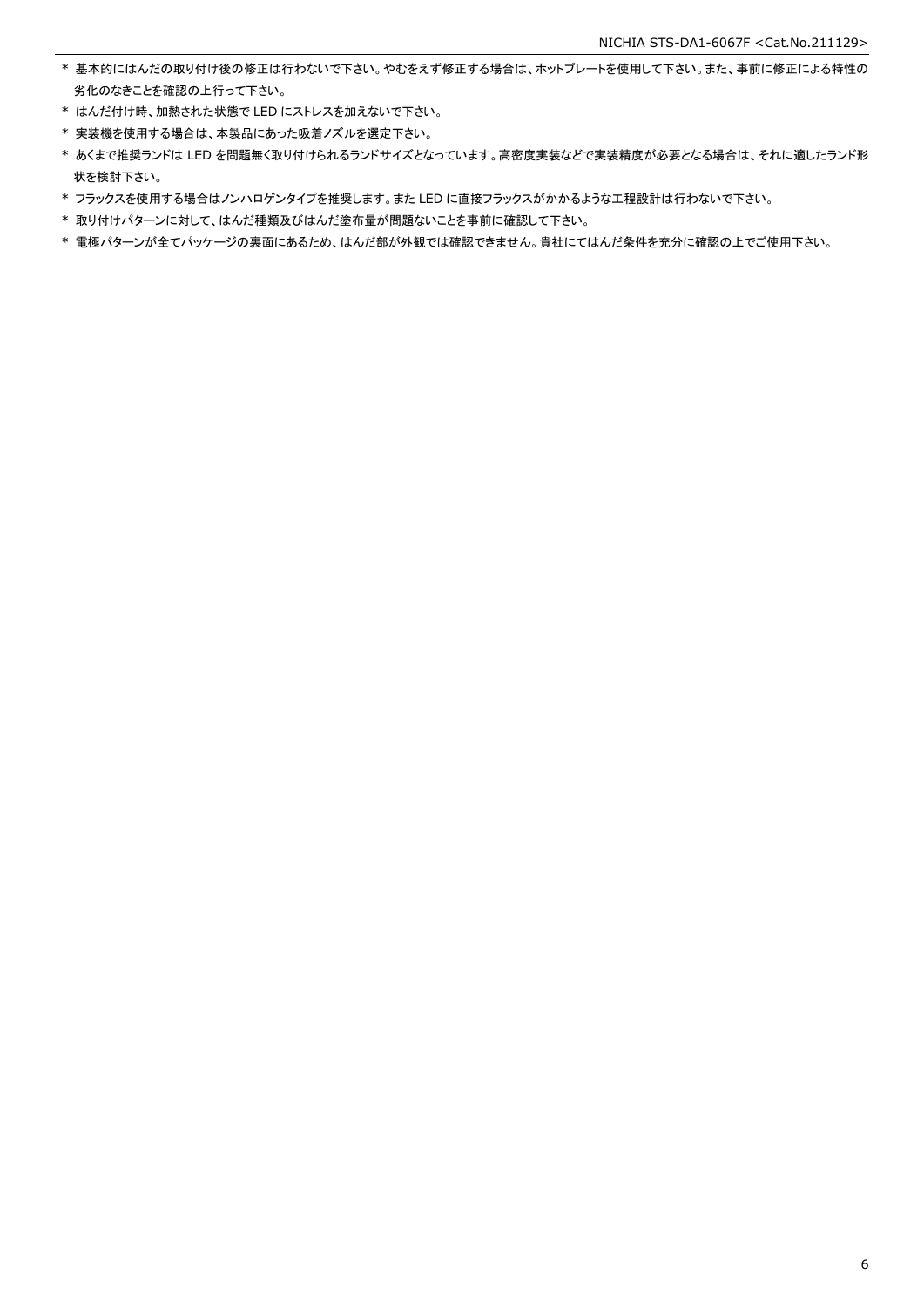### テーピング仕様

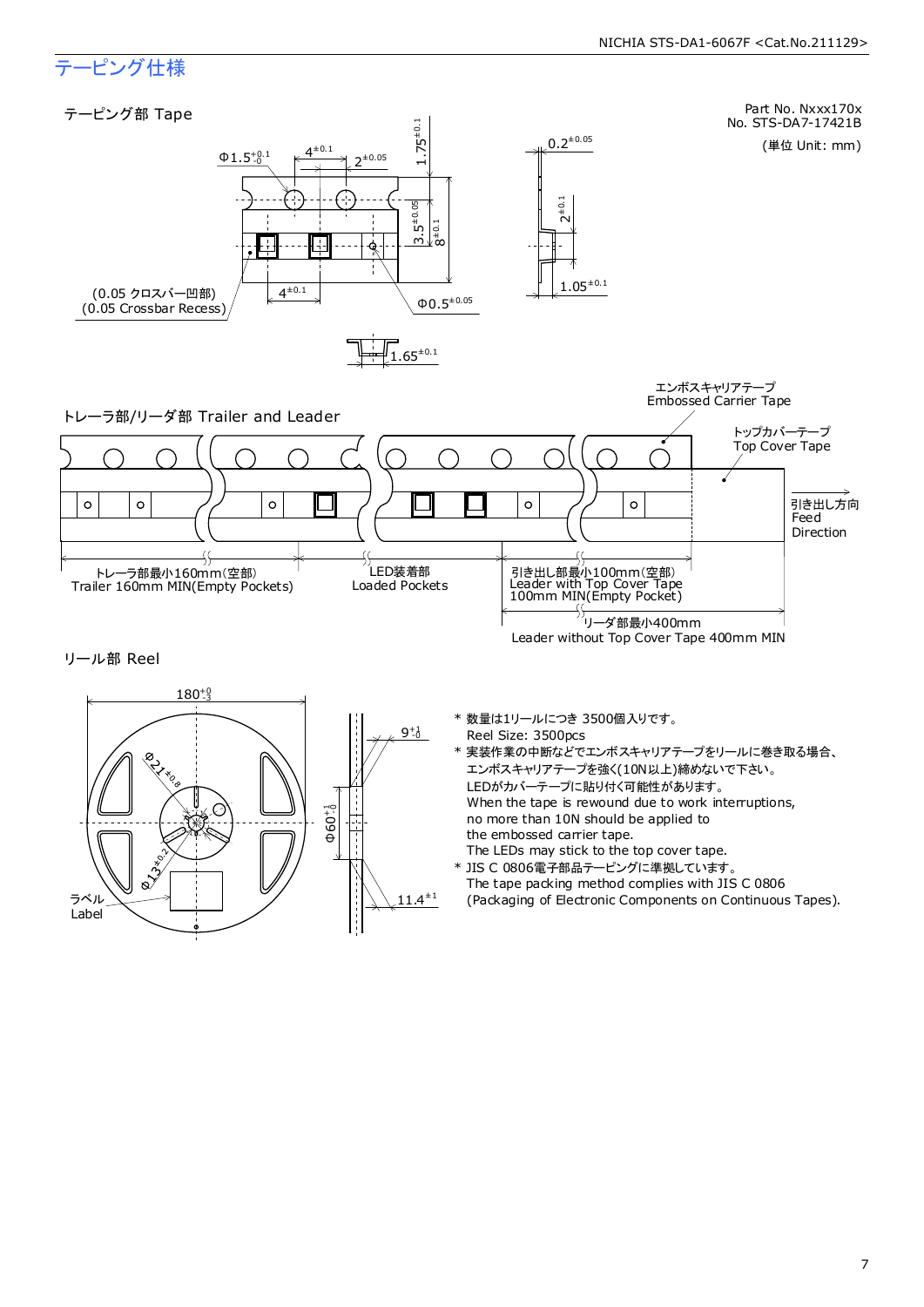### 梱包仕様

Reels are shipped with desiccants in heat-sealed moisture-proof bags. シリカゲルとともにリールをアルミ防湿袋に入れ、熱シールにより封をします。

No. STS-DA7-0006F Part No. Nxxxxxxx



| Label ラベル     |                                                              |  |  |  |  |
|---------------|--------------------------------------------------------------|--|--|--|--|
|               | <b>ØNICHIA</b>                                               |  |  |  |  |
| XXXX LED      |                                                              |  |  |  |  |
|               | PART NO.: NXXXXXXX<br>*******                                |  |  |  |  |
| LOT:<br>OTY.: | YMxxxx-RRR<br>PCS<br><b>RoHS</b>                             |  |  |  |  |
|               | NICHIA CORPORATION 491 OKA, KAMINAKA, ANAN, TOKUSHIMA, JAPAN |  |  |  |  |

Moisture-proof bags are packed in cardboard boxes with corrugated partitions. アルミ防湿袋を並べて入れ、ダンボールで仕切ります。





- 客先型名を\*\*\*\*\*\*\*\*で示します。<br>客先型名が設定されていない場合は空白です。 If not provided, it will not be indicated on the label. \*\*\*\*\*\*\* is the customer part number.
- For details, see "LOT NUMBERING CODE" in this document. ロット表記方法についてはロット番号の項を<br>参照して下さい。 \*
- The label does not have the RANK field for un-ranked products. ランク分けがない場合はランク表記はありません。 \*
- Products shipped on tape and reel are packed in a moisture-proof bag. They are shipped in cardboard boxes to protect them from external forces during transportation. 本製品はテーピングしたのち、輸送の衝撃から保護するためダンボールで梱包します。 \*
- Do not drop or expose the box to external forces as it may damage the products. 取り扱いに際して、落下させたり、強い衝撃を与えたりしますと、製品を損傷させる原因になりますので注意して下さい。 \*
- Do not expose to water. The box is not water-resistant. ダンボールには防水加工がされておりませんので、梱包箱が水に濡れないよう注意して下さい。 \*
- \* Using the original package material or equivalent in transit is recommended. 輸送、運搬に際して弊社よりの梱包状態あるいは同等の梱包を行って下さい。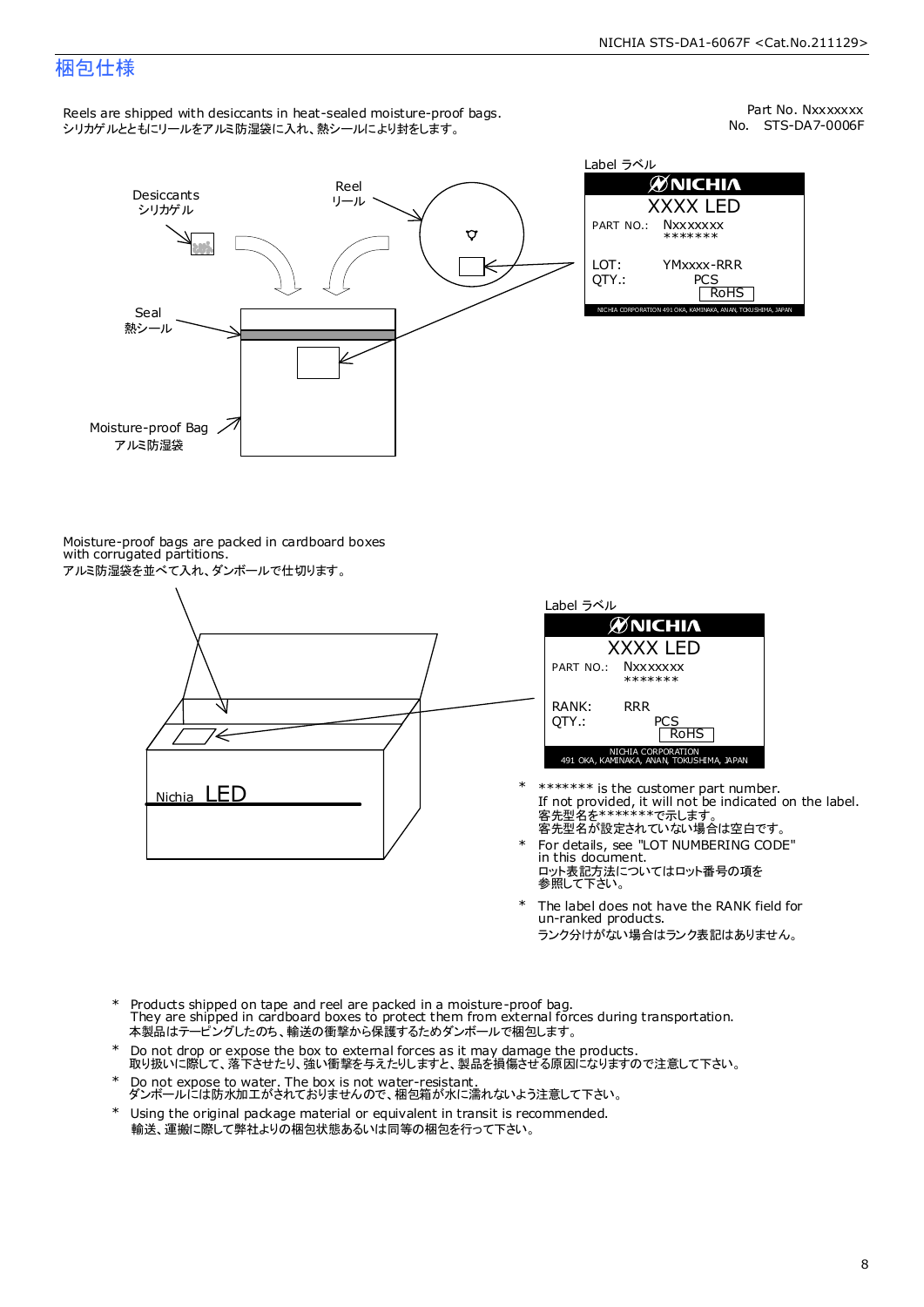### ロット番号

ロット番号は以下のように英数字で表記します。

- YMxxxx RRR
- Y 製造年

| 年    |   |
|------|---|
| 2020 | Κ |
| 2021 |   |
| 2022 | м |
| 2023 | Ν |
| 2024 | ი |
| 2025 | P |

#### M - 製造月

|   | M | F  | М |
|---|---|----|---|
|   |   |    |   |
|   | 2 | 8  | 8 |
|   |   | q  | q |
|   |   | 10 |   |
|   |   |    | в |
| 6 |   | 12 |   |

 xxxx-当社管理番号 RRR-色度ランク、光束ランク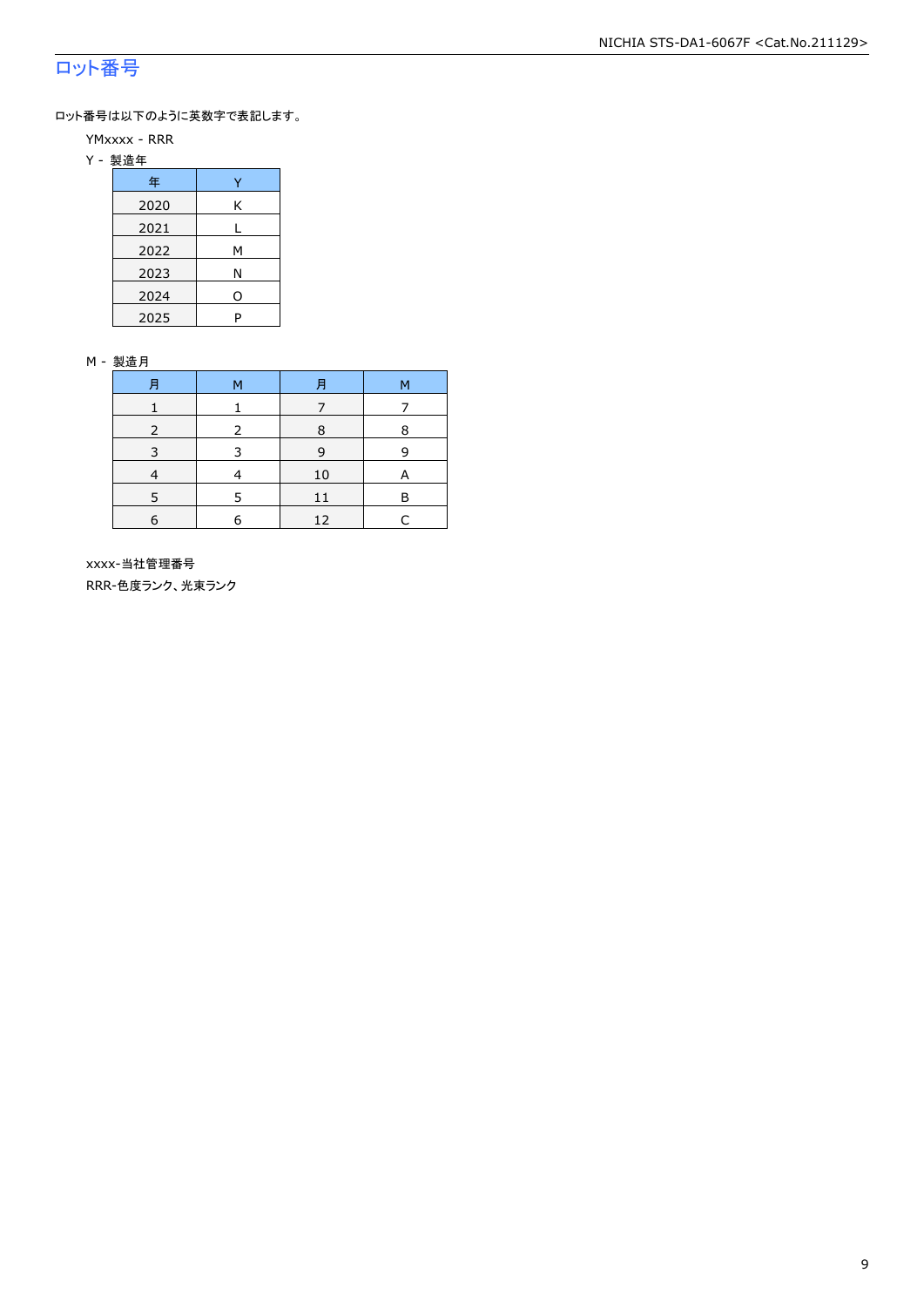### ディレーティング特性

Part No. NCSW170F No. STS-DA7-17428



**Solder Temperature(Cathode Side) vs Allowable Forward Current**





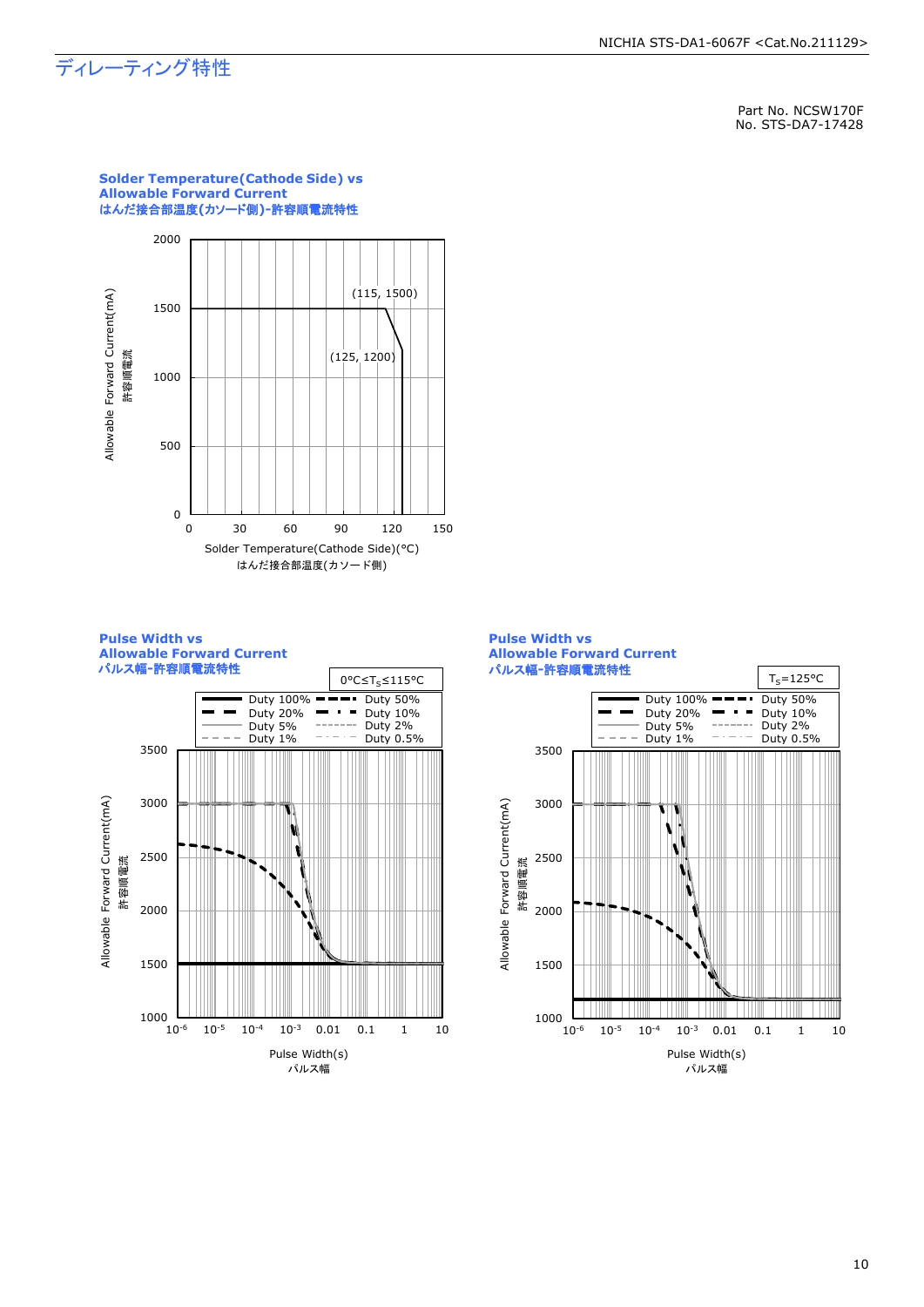### 光学特性

\* All characteristics shown are for reference only and are not guaranteed. 本特性は参考です。

Part No. NCSW170Fx No. STS-DA7-16749B

\* Characteristics measured in a continuous square wave pulse mode with a pulse width of 0.05msec and a duty cycle of 1%. パルス幅0.05msec、デューティー比1%の連続矩形波により測定しています。





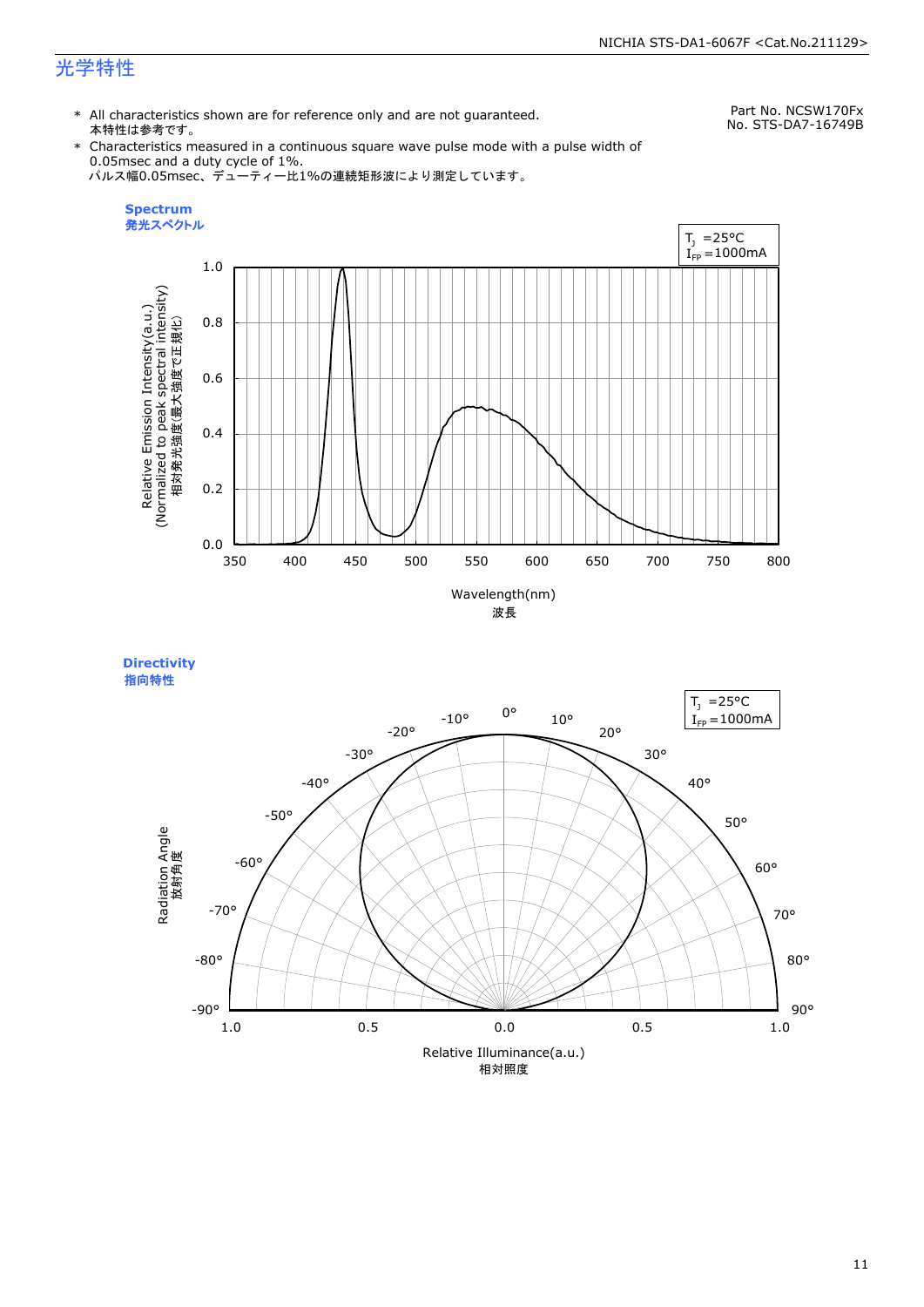### 電流温度特性

\* All characteristics shown are for reference only and are not guaranteed. 本特性は参考です。

Part No. NCSW170Fx No. STS-DA7-16750B

\* Characteristics measured in a continuous square wave pulse mode with a pulse width of 0.05msec and a duty cycle of 1%.

パルス幅0.05msec、デューティー比1%の連続矩形波により測定しています。





**Forward Current vs Relative Luminous Flux**

順電流**-**相対光束特性



**Junction Temperature vs Relative Luminous Flux** ジャンクション温度**-**相対光束特性

Relative Luminous Flux(a.u.)

Relative Luminous Flux(a.u.)

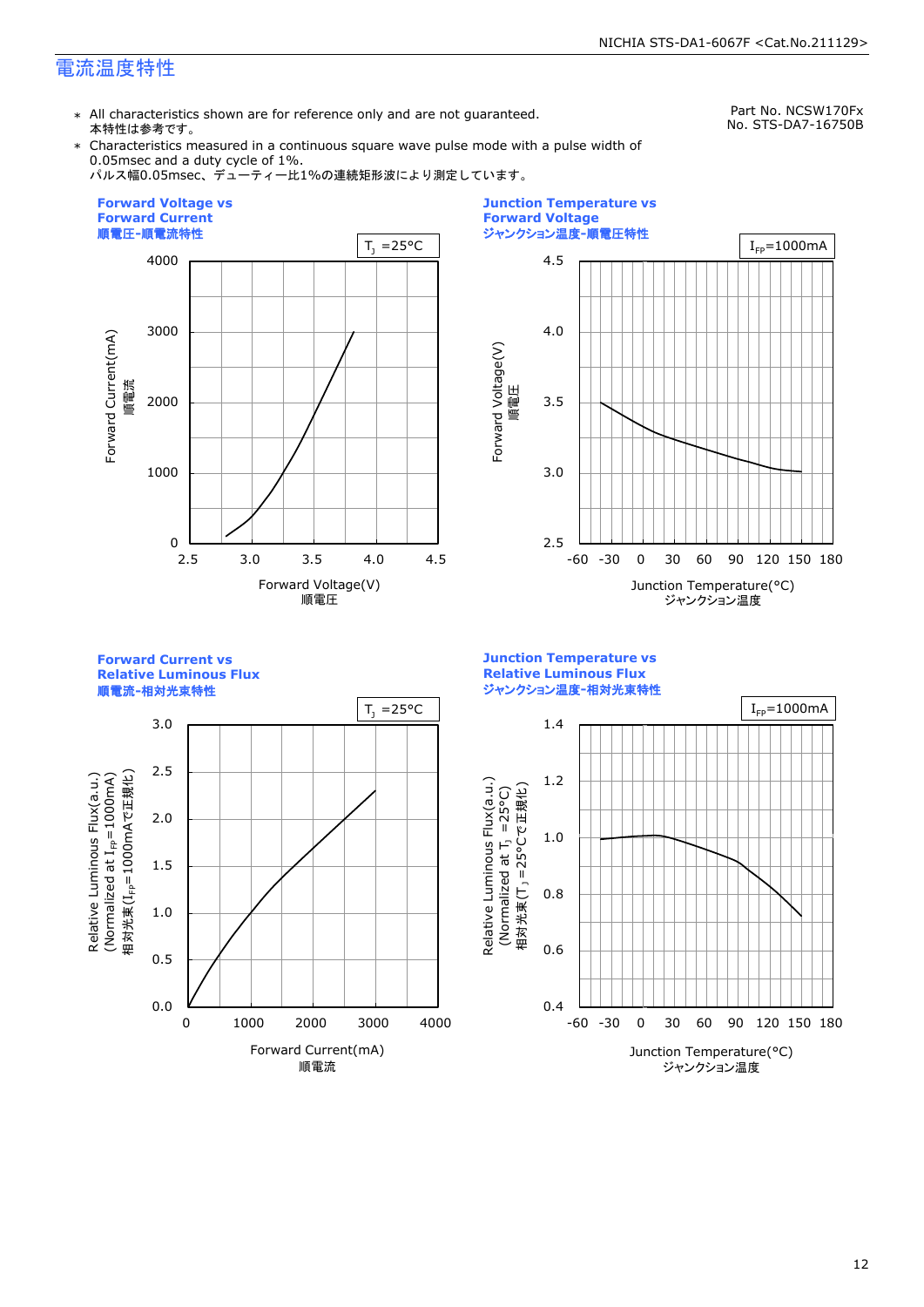### 電流温度特性

\* All characteristics shown are for reference only and are not guaranteed. 本特性は参考です。

Part No. NCxW170Fx No. STS-DA7-16746B

\* Characteristics measured in a continuous square wave pulse mode with a pulse width of 0.05msec and a duty cycle of 1%.





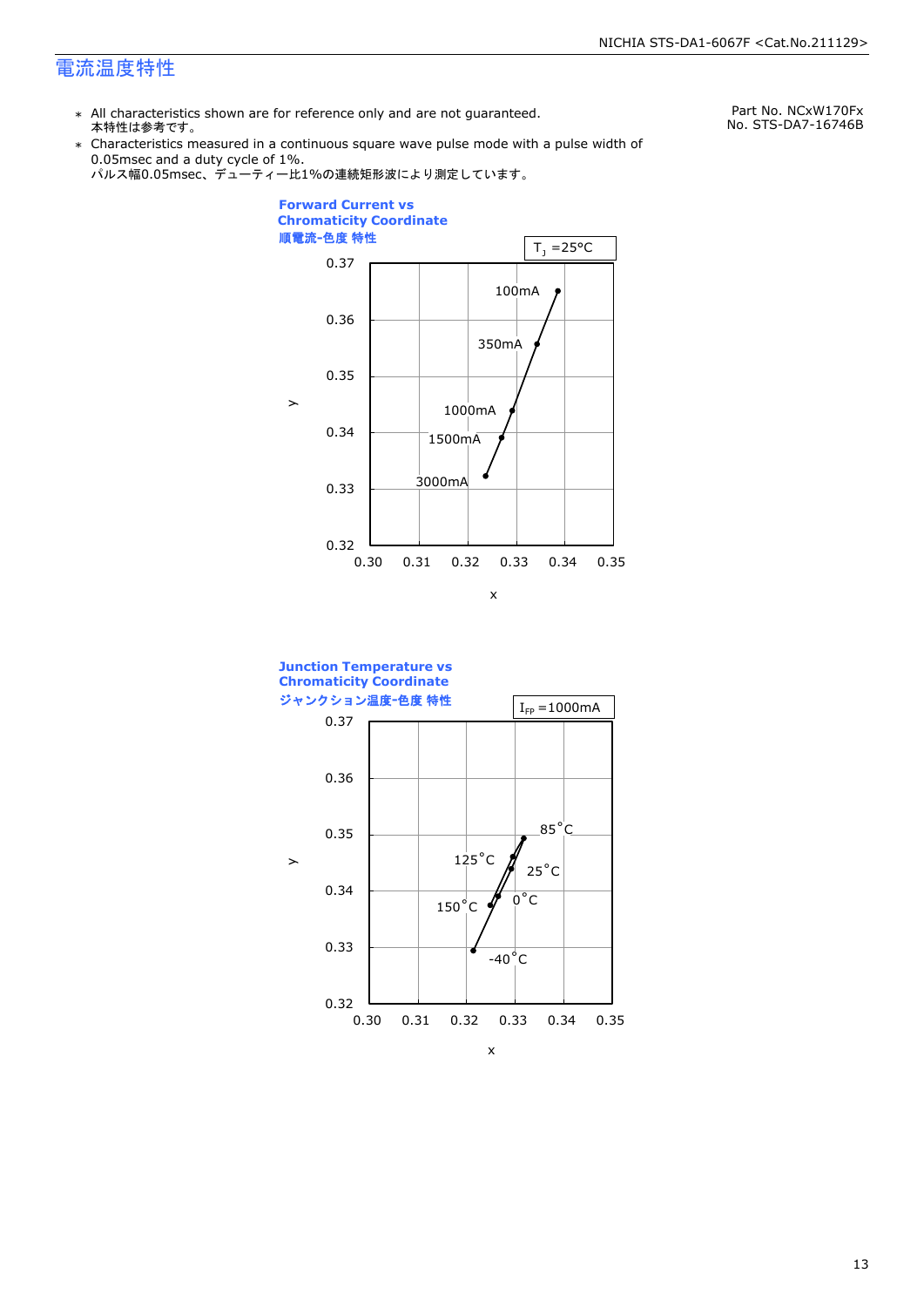### 信頼性

### (1) 試験項目と試験結果

| 試験項目                | 参照規格                             | 試験条件                                                                   | 試験時間      | 故障判定<br>基準 No. | 故障数/試験数 |
|---------------------|----------------------------------|------------------------------------------------------------------------|-----------|----------------|---------|
| はんだ耐熱性<br>(リフローはんだ) | <b>JEITA ED-4701</b><br>300 301  | T <sub>sld</sub> =260°C, 10 秒, 2 回<br>(前処理 85℃, 60%, 168 時間)           |           | #1             | 0/10    |
| はんだ付け性              | <b>JEITA ED-4701</b><br>303 303A | $T_{\text{std}} = 245 \pm 5^{\circ}$ C, 5 秒<br>鉛フリーはんだ(Sn-3.0Ag-0.5Cu) |           | #2             | 0/10    |
| 熱衝撃(気相)             |                                  | -40°C(15 分)~125°C(15 分)                                                | 1000 サイクル | #1             | 0/22    |
| 高温連続動作              |                                  | $T_A = 85^{\circ}$ C, I <sub>F</sub> =1200mA                           | 1000 時間   | #1             | 0/10    |
| 高温高湿点滅動作            |                                  | $T_A = 85^{\circ}$ C, RH = 85%<br>I <sub>F</sub> =1200mA(30 分 ON/OFF)  | 1000 時間   | #1             | 0/10    |
| 静雷破壊                | ANSI/ESDA/<br>JEDEC JS-001       | HBM, 8kV, 1.5kΩ, 100pF, 順逆 1 回                                         |           | #1             | 0/10    |

注記:

1) 熱抵抗 RθJA≈16℃/W

2) 測定は LED が常温に戻ってから行います。

### (2) 故障判定基準

| 基準 No. | 項目                 | 条件              | 判定基準            |
|--------|--------------------|-----------------|-----------------|
|        |                    |                 | <初期値×0.9        |
|        | 順電圧(VF)            | $I_F = 1000$ mA | >初期値×1.1        |
| #1     |                    |                 | <初期値×0.8        |
|        | 光束( $\Phi_{\nu}$ ) | $I_F = 1000$ mA | >初期値×1.2        |
| #2     | はんだぬれ性             | -               | はんだぬれ面積率が 95%未満 |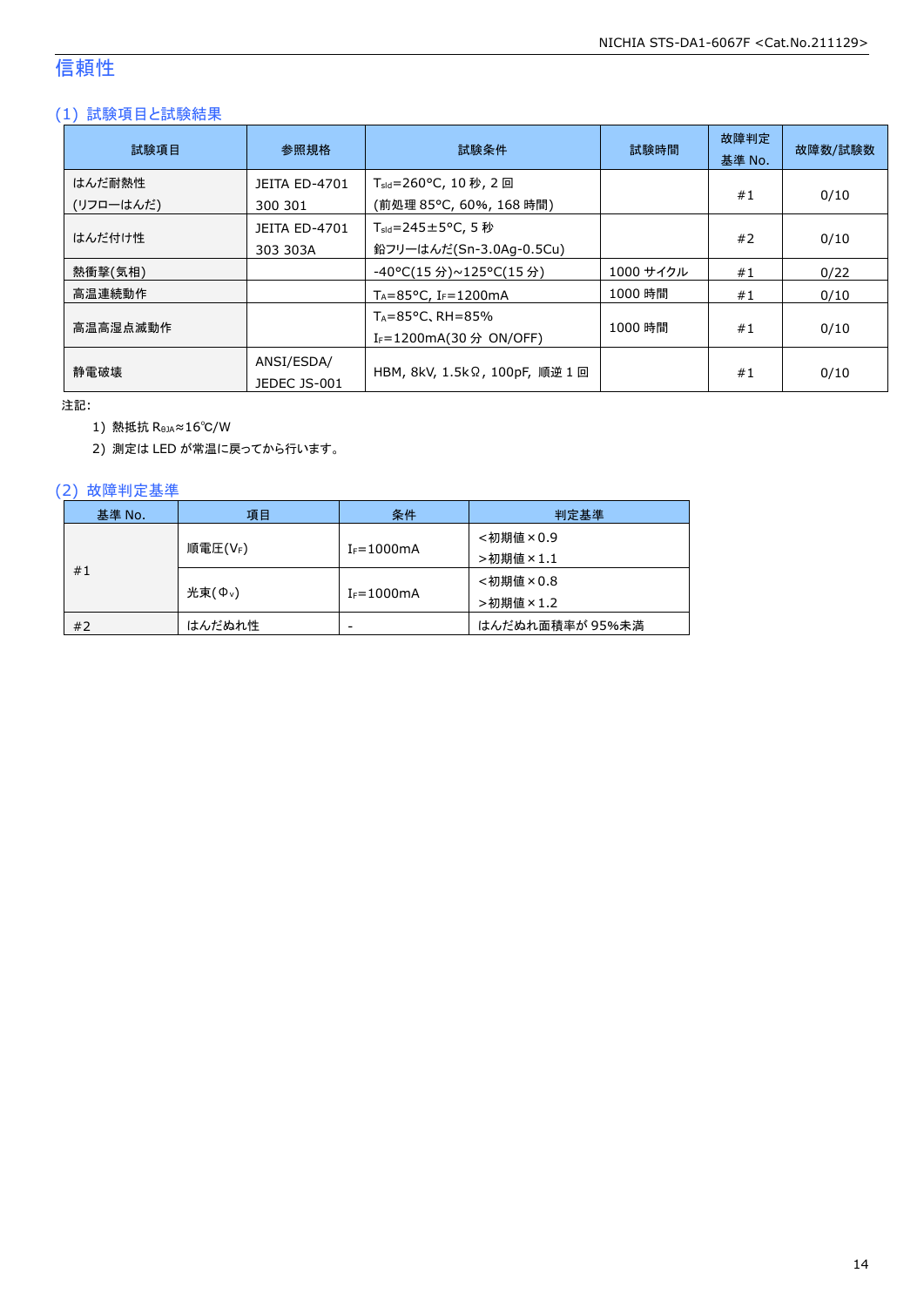### 注意事項

#### (1) 保管

| 条件 |           | 温度                                    | 湿度       | 期間        |
|----|-----------|---------------------------------------|----------|-----------|
| 保管 | アルミ防湿袋開封前 | $30^{\circ}$ C<br><del>ג</del> ו<br>以 | 90%RH 以下 | 納入日より1年以内 |
|    | アルミ防湿袋開封後 | $30^{\circ}$ C<br>以下                  | 70%RH 以下 | 年以内       |

● 本製品は、MSL2 に相当します。MSL については IPC/JEDEC STD-020 をご確認下さい。

- 本製品は、パッケージに吸収された水分がはんだ付け時の熱で気化膨張することにより、界面の剥離が発生し光学的劣化を起こす可能性があります。そ のためお客様にて実装するまでの、吸湿量を最小限に抑えるため防湿梱包を実施しております。アルミ防湿袋に入っているシリカゲルは吸湿が進むと青 色から赤色へ変色します。
- アルミ防湿袋を開封後は上記の条件を越えないようにはんだ付けを完了下さい。万一未使用の LED が残った場合は、シリカゲル入り密閉容器等で保管 下さい。なお当社防湿袋に戻し、再封印することを推奨します。
- 電極部分は、金メッキが施されております。腐食性ガス等を含む雰囲気にさらされますと、メッキ表面が変質し、はんだ付け性に問題が生じる事がありま す。保管時は密閉容器等で保管して下さい。なお当社防湿袋に戻し、再封印することを推奨します。
- 実機に使用する部材(パッキン、接着剤など)については、メッキ表面への影響を考慮して、硫黄成分を含有しているものの使用を避けて下さい。メッキの 表面異常は、導通・接続不良に繋がる可能性があります。また、パッキンを使用する場合は、シリコーンゴム材質のものを推奨します。その際、低分子量 のシロキサンによる機器の接点不良に注意して下さい。
- 急激な温度変化のある場所では、結露が起こりますので温度変化の少ない場所に保管して下さい。
- 埃の多い環境での保管は避けて下さい。
- 直射日光や室温を超えるような環境に長期間さらさないで下さい。

#### (2) 使用方法

● LED 毎に絶対最大定格を超えないように回路設計を行って下さい。LED 毎に定電流駆動することを推奨致します。また定電圧駆動する場合は、(A)の回 路は LED の順電圧の影響により LED に流れる電流がばらつく可能性がありますので、(B)の回路を推奨します。



- 本製品は、順方向電流駆動でご使用下さい。また、非点灯時には順逆とも電圧がかからないように配慮下さい。特に逆電圧が連続的に加わる状態は、マ イグレーションを発生させる可能性があり、素子にダメージを与える場合がありますので避けて下さい。長時間使用しない場合は、安全のために必ず主電 源スイッチを切って下さい。
- 本製品は LED の諸特性が安定する定格電流の 10%以上でご使用されることを推奨します。
- 雷サージなどの過電圧が LED に加わらないようにして下さい。
- 屋外で使用される場合は、十分な防水対策、湿度対策、塩害対策を施してご使用下さい。

#### (3) 取り扱い上の注意

- 素手で本製品を取り扱わないで下さい。表面が汚れ、光学特性に影響を及ぼすことがあります。また場合によっては、製品の変形や断線が起こり、不灯 の原因になることがあります。
- ピンセットで本製品を取り扱う場合は、製品へ過度な圧力を掛けないようにして下さい。樹脂部の傷、欠け、剥がれ、製品の変形や断線が起こり、不灯の 原因となります。
- 本製品を落下させてしまった場合には、製品の変形などが発生することがありますのでご注意下さい。
- 本製品の実装後に基板は積み重ねしないで下さい。実装した基板を重ねると、基板が樹脂部に衝撃を与え樹脂部の傷、欠け、剥がれ、変形・断線、LED 剥がれが発生し、不灯の原因になります。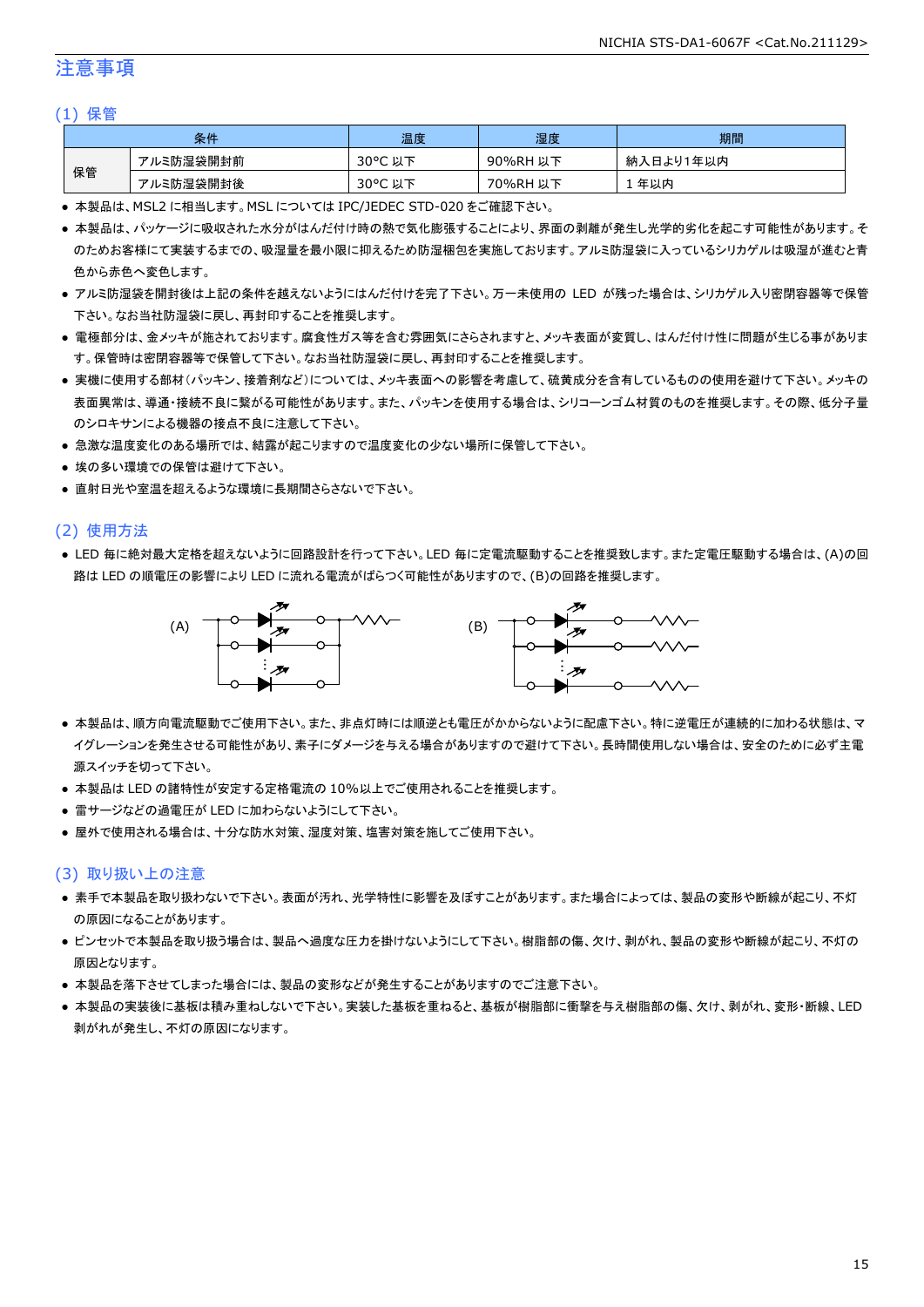#### (4) 設計上の注意

- LED を基板にはんだ付けした後の基板分割工程などで基板が曲がると、パッケージ割れが発生することがありますので基板のたわみやねじりに対して極 力ストレスの加わらないような LED 配置にして下さい。
- 基板分割部では LED の取り付け位置によって機械的ストレスが変化しますので、最もストレスが加わらないような位置に配置して下さい。
- 基板分割時は、手割りを避け、専用治具にて行って下さい。
- LED 周辺で使用する部材(筐体、パッキン、接着剤、2 次レンズ、レンズカバー、グリスなど)から放出された揮発性有機化合物は、LED の発光面を透過す る可能性があります。特に密閉に近い状態では、これらの揮発性有機化合物が熱や光子エネルギーにさらされると変色が起こり LED の光出力が大幅に 低下したり、色ずれが発生する可能性があります。また、空気の循環をよくすることで、光出力の低下や色ズレが改善されることがあります。予め実機点灯 試験による光学評価で異常なきことの確認をお願いします。
- はんだ種類や基板仕様の組み合わせ等によっては、使用時の熱ストレスによりはんだクラックが発生する恐れがあります。基板仕様は、基材や絶縁層の 種類、製品取り付けパターンのデザインなど、多数の組み合わせがあるため、事前検証を想定している最終製品にて行ってください。
- 金属ベース基板を使用する際には事前検証を十分行って下さい。使用時の熱ストレスによりはんだクラックが発生する恐れがあります。金属ベース基板 の絶縁層は、低弾性絶縁層を推奨します。
- 基板の製品取り付けパターン部及び製品直下部には、ソルダーレジストがかからない構造(下図参照、 Non Solder Mask Defined パッド(以下 NSMD))を推奨します。



#### (5) 静電気に対する取り扱い

● 本製品は静電気やサージ電圧に敏感で、素子の損傷や信頼性低下を起こすことがあります。取り扱いに際しては、以下の例を参考に静電気対策を十分 行って下さい。

 リストストラップ、導電性衣類、導電靴、導電性床材等による電荷の除去 作業区域内の装置、治具等の接地による電荷の除去

導電性材料による作業台、保管棚等の設置

- 使用機器、治具、装置類や作業区域内は適切に接地をして下さい。また、実装される機器等についてもサージ対策の実施を推奨します。
- 治具、装置類にガラスやプラスチックなどの絶縁体を使用される場合は以下の例を参考に対策を十分行って下さい。

 導電性材料による導電化 加湿による帯電防止

除電器(イオナイザ)による電荷の中和

- 本製品を機器に実装後、特性検査をする際には、静電気による損傷の有無も併せて確認して頂くようお願いします。電流を下げて(1mA 以下推奨)順電 圧検査又は発光検査を実施することで、損傷の有無は検出できます。
- 損傷した LED には、順方向の立ち上がり電圧が低下する、低電流で発光しなくなる等の異常が現れます。 不合格判定基準: (VF<2.0V at IF=0.5mA)

#### (6) 熱の発生

- 本製品をご使用の際は、熱の発生を考慮して下さい。通電時の素子の温度上昇は、実装する基板の熱抵抗や本製品の集合状態により変化します。熱の 集中を避け、本製品周囲の環境条件により最大ジャンクション温度(TJ)を超えることがないよう配慮下さい。
- 本製品周囲の温度条件(TA)により使用電流を決め放熱等の処理を施して下さい。